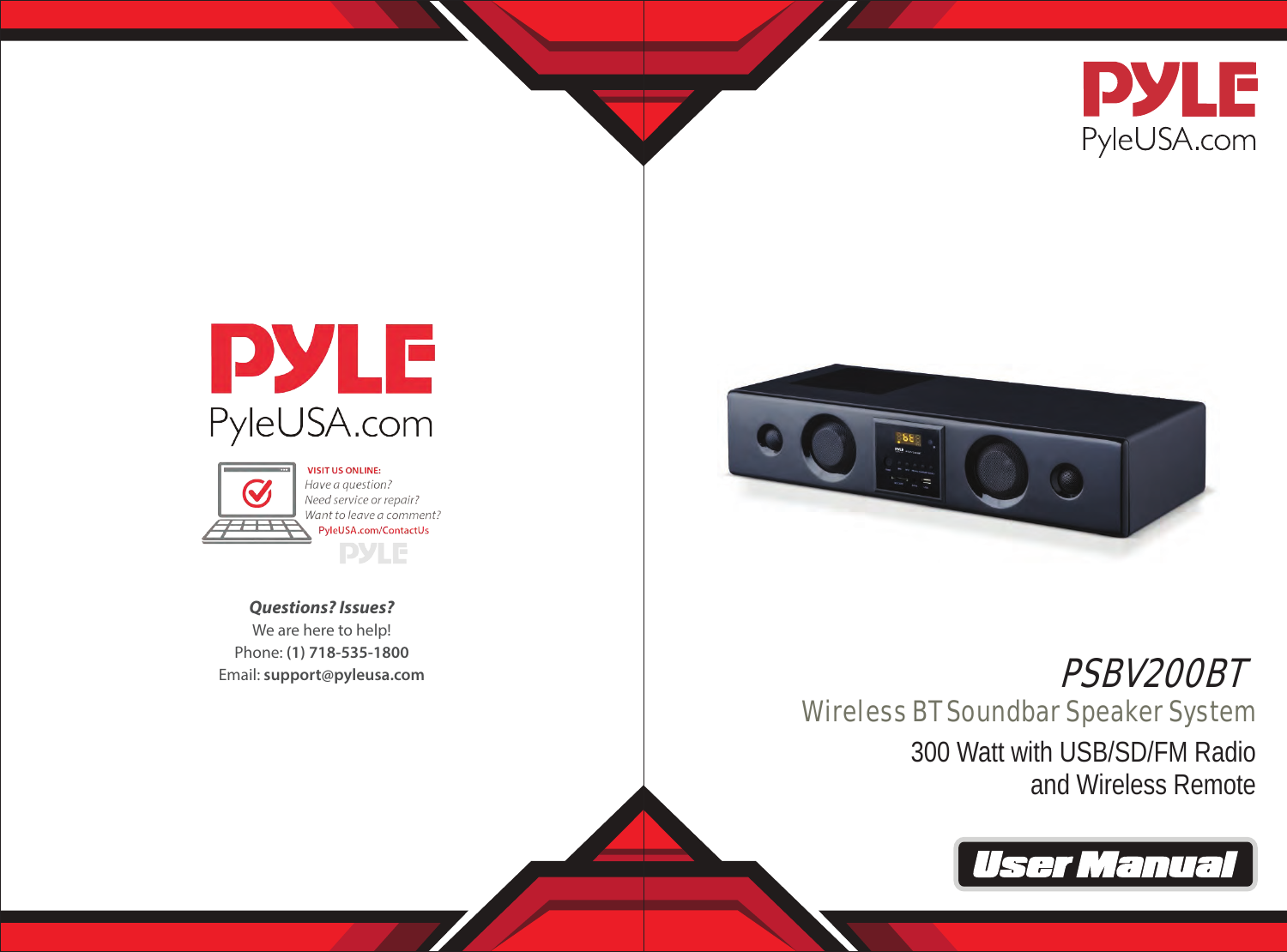## *PLEASE READ THE INSTRUCTION MANUAL CAREFULLY AND KEEP IT FOR FUTURE REFERENCE*

## *WARNING*



1. **DO NOT** place objects on top of the device, as objects may scratch the device.



2. **DO NOT** expose the device to dirty or dusty environments.



3. **DO NOT** insert any foreign objects into the device.



4. **DO NOT** expose the device to strong magnetic or electrical field.



5. **DO NOT** use the device in the rain

6. Please check with your Local Authority or retailer for proper disposaI of electronic products.

7. **DO NOT** disassemble the device. Only a certified service technician should perform repair.

> 8. The device has apertures to disperse heat. **DO NOT** block the device ventilation, the device may become hot and malfunction as a result.

*Illegal operation may cause personal injury, which could be fatal and may cause damage to property.*

# *REMOTE CONTROL Functions*





# *Control Board Functions*





1. Power switch

2. Menu

### **Press and hold this button for 3 seconds to reset all volume. Short press for as followings function:**

- 도덕 : 3 Kinds of EO music effect choosing
- (-6---+6) Music "**treble**" volume adjustment
- b (-6---+6) Music "**bass**" volume adjustment
- 3D sound effect turn ON/OFF, 0 mean OFF, 1 mean ON
- b (-0---+30) Music volume adjustment
- 3. Input
	- $L$   $IR$   $I$  Match front panel number 7 3.5MM AUX
	- L IN2 Match back panel number 14 3.5MM AUX
	- **FLIH | Match back panel number 15 RCA**
	- **RUH2** Match back panel number 16 RCA

**If there's no voice after connecting aux cable, please check input match** 4. Pre/VOL-

- 5. LCD display
- 6. Power indicator
- 7. Remote sensor
- 8. PLAY/PAUSE
- 9. Next/VOL+
- 11. SD slot
- 12. 3.5MM AUX IN